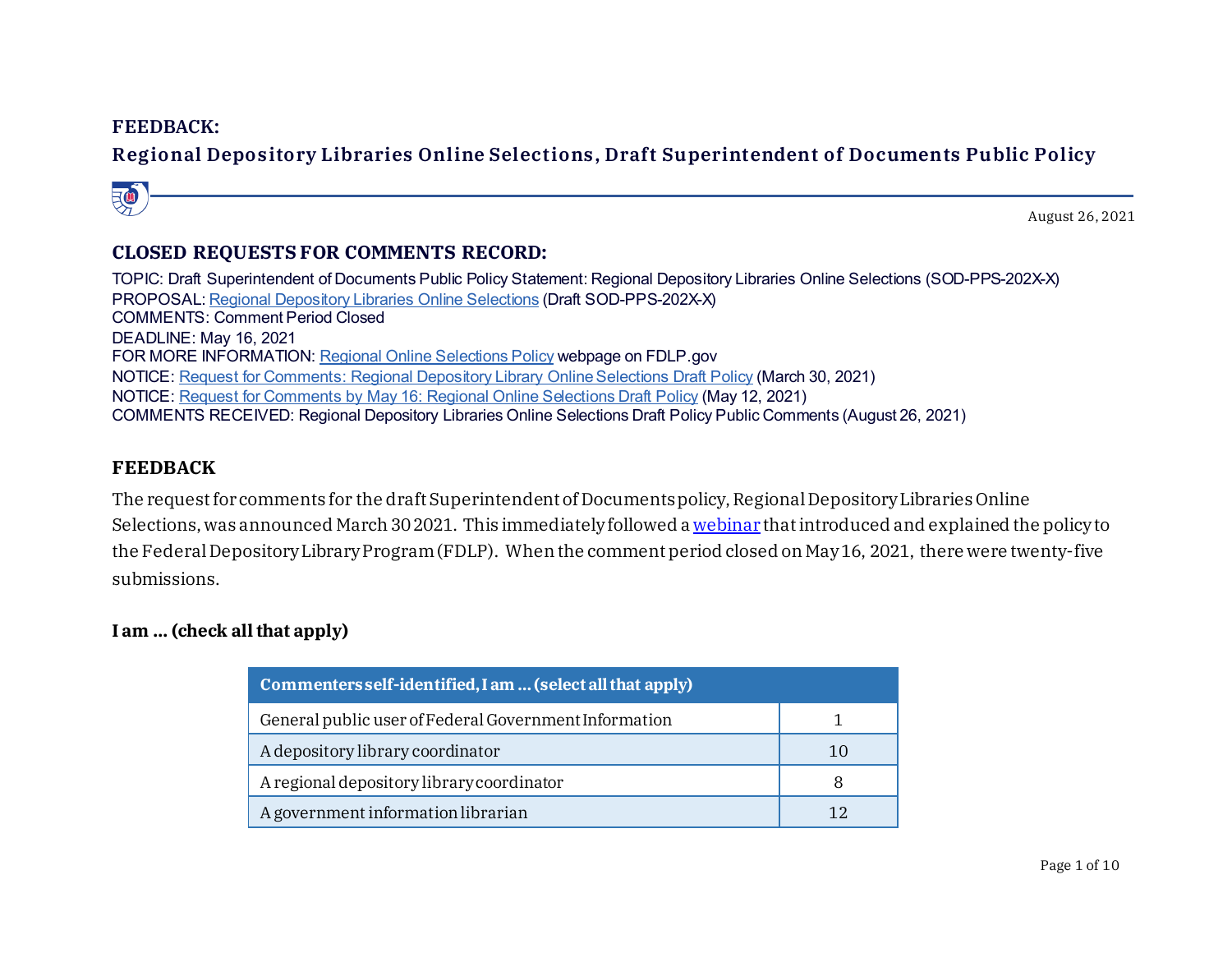| Commenters self-identified, I am  (select all that apply)          |                   |  |  |  |
|--------------------------------------------------------------------|-------------------|--|--|--|
| A librarian, other than a government information librarian         | 4                 |  |  |  |
| An administrator at a library with a designated depository library | 6                 |  |  |  |
| From a library association/organization                            |                   |  |  |  |
| From a library consortium                                          | ( )               |  |  |  |
| From a Federal agency                                              | $\left( \right)$  |  |  |  |
| From a non-profit organization                                     |                   |  |  |  |
| From the public sector                                             | $\mathcal{L}$     |  |  |  |
| From the private sector                                            | $\mathbf{\Omega}$ |  |  |  |
| Other, please specify: Regional Government Information Librarians  |                   |  |  |  |
| From this type of depository library:                              | Public: 2         |  |  |  |

**I \_(fill in the blank)\_ the concept of the Regional Depository Online Selections draft policy.**The number in parentheses indicates the number of responses.

LIKE (19) DO NOT LIKE (2) UNSURE (3) NEUTRAL (1)

**Did you attend, or view the recording of, the FDLP Academy's March 30, 2021 webinar, "Draft Policy: Regional Depository Libraries Online Selections"?**The number in parentheses indicates the number of responses.

YES (17)

NO (8)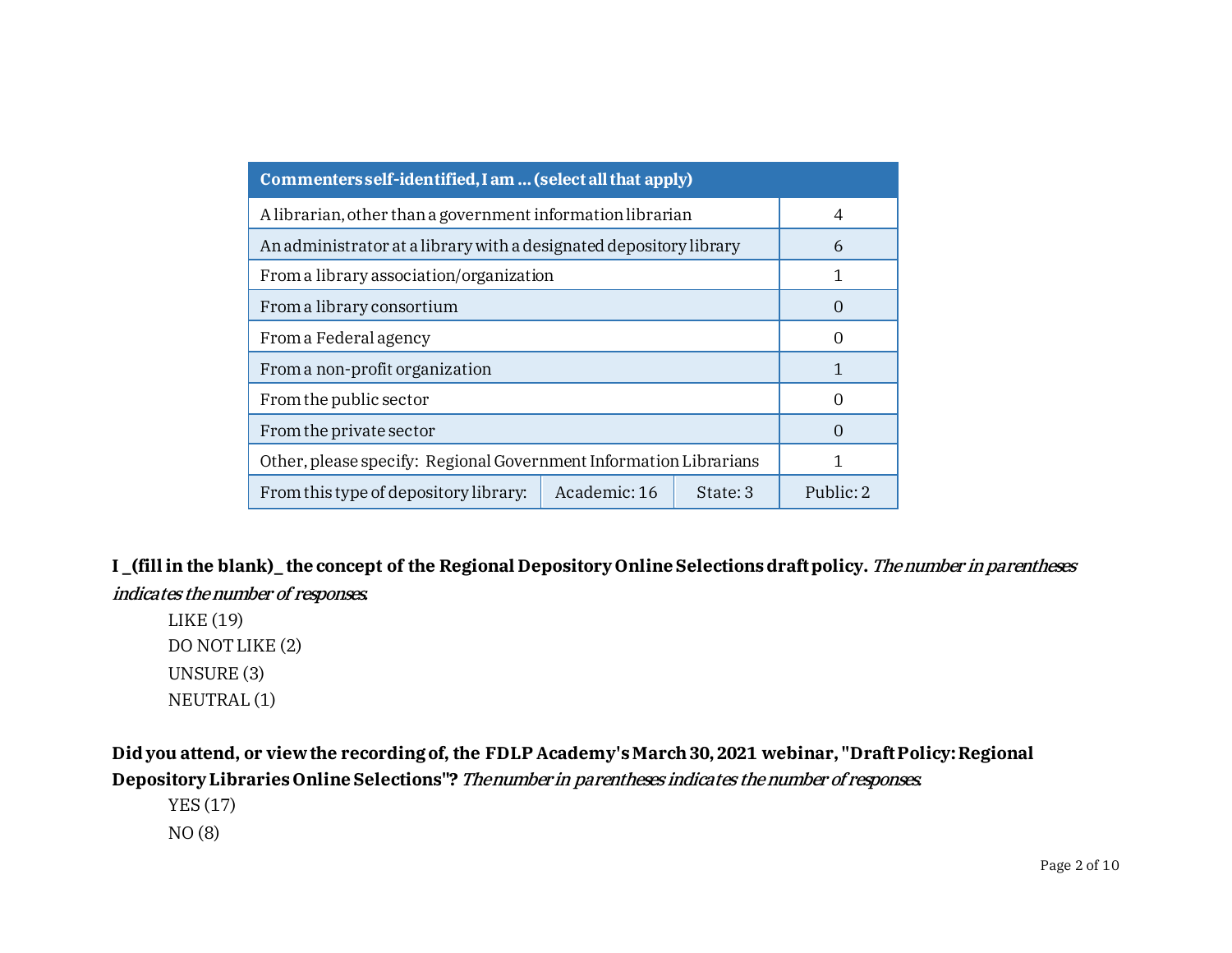# Redact my name from the publicly accessible comments (optional). The number in parentheses indicates the number of

#### responses.

YES (13)

## Please provide any comments you have about the draft policy, or respond with N/A. *Comments are presented as received.*

| <b>Name</b>          | <b>Redact</b><br><b>Name</b> | Please provide any comments you have about the draft policy, or respond with N/A                                                                                                                                                                                                                                                                                                                                                                                                                                                                                     |
|----------------------|------------------------------|----------------------------------------------------------------------------------------------------------------------------------------------------------------------------------------------------------------------------------------------------------------------------------------------------------------------------------------------------------------------------------------------------------------------------------------------------------------------------------------------------------------------------------------------------------------------|
| <b>Gwen Sinclair</b> |                              | I wholeheartedly support the draft policy. It will save government resources because GPO will not need to<br>produce and ship print or microfiche materials that are not needed or used by depositories. If the pilot is<br>successful, it could open the door to end production of microfiche (yay)! In addition, it will save our<br>personnel from processing and filing microfiche that does not get used and will save space. I am confident<br>that enough geographically-dispersed libraries will opt to retain print copies of the publications in question. |
| <b>REDACTED</b>      | <b>YES</b>                   | My library has already transitioned to mostly electronic documents due to space and patron preference.<br>Much of our general collection is digital which proved useful and high use during the COVID shutdown so<br>going this same route for government information provides consistency. We know we are facing years-long<br>budget restriction impacts to staffing and space. Being able to select only electronic versions at our scale,<br>will help alleviate these issues for current operations and future patron use.                                      |
| Donald R. Smith      |                              | This had long been needed. As long as access to digital items remains available this should be the preferred<br>format.                                                                                                                                                                                                                                                                                                                                                                                                                                              |
| <b>REDACTED</b>      | <b>YES</b>                   | N/A                                                                                                                                                                                                                                                                                                                                                                                                                                                                                                                                                                  |
| Laura Saurs          |                              | I like the focus on removing the need to process materials that supersede or become outdated quickly.                                                                                                                                                                                                                                                                                                                                                                                                                                                                |
| Patricia Andersen    |                              | This sounds like a very reasonable change to me.                                                                                                                                                                                                                                                                                                                                                                                                                                                                                                                     |
| <b>REDACTED</b>      | <b>YES</b>                   | I know several librarians in my organization and others feel the paper/microfiche gov docs take up too much<br>space and work. Being able to limit many titles/categories to online only will allow gov doc fans like myself<br>to convince others to stay in the program                                                                                                                                                                                                                                                                                            |
| <b>REDACTED</b>      | <b>YES</b>                   | N/A                                                                                                                                                                                                                                                                                                                                                                                                                                                                                                                                                                  |
| <b>REDACTED</b>      | <b>YES</b>                   | I'm in favor of this new policy going forward, and am particularly impressed by GPO and FDLP, ensuring that<br>at least one of the 4 geographic areas in the country, has a Regional library retain a tangible copy of these<br>items. Working with the Digital Preservation stewards will be helpful too, in keeping access available, going<br>forward.                                                                                                                                                                                                            |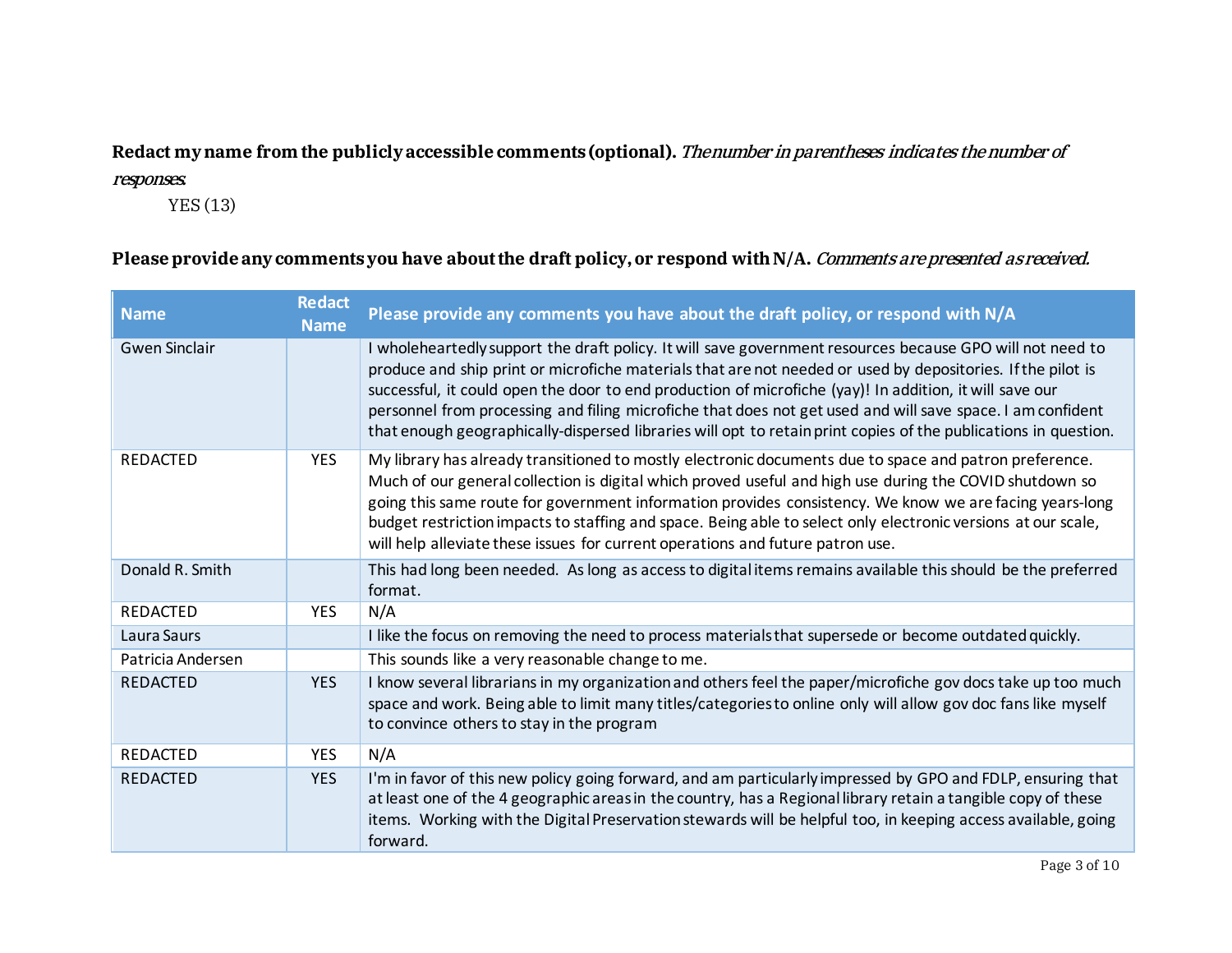| <b>Name</b>          | <b>Redact</b><br><b>Name</b> | Please provide any comments you have about the draft policy, or respond with N/A                                                                                                                                                                                                                                                                                                                                                                                                                                                                                                                                                                                                                                                                                                                                                                                                                                                                                          |
|----------------------|------------------------------|---------------------------------------------------------------------------------------------------------------------------------------------------------------------------------------------------------------------------------------------------------------------------------------------------------------------------------------------------------------------------------------------------------------------------------------------------------------------------------------------------------------------------------------------------------------------------------------------------------------------------------------------------------------------------------------------------------------------------------------------------------------------------------------------------------------------------------------------------------------------------------------------------------------------------------------------------------------------------|
| <b>REDACTED</b>      | <b>YES</b>                   | I do not think this would be a bad policy for Regionals. It would allow Regionals to have more flexibility in<br>what they are selecting. They could select online items only instead of receiving the print that would take up<br>limited space in their libraries. I do not think this new policy would negatively affect [our] collection.                                                                                                                                                                                                                                                                                                                                                                                                                                                                                                                                                                                                                             |
| Kathy Hale           |                              | This will allow many people to manage their collections as their institutions want to eat up their space. More<br>and more patrons want materials electronically but we must preserve the tangible documents in case our<br>infrastructure cannot be supported.                                                                                                                                                                                                                                                                                                                                                                                                                                                                                                                                                                                                                                                                                                           |
| Doug Way             |                              | We believe this is a positive step. Not only will this help ensure access to federal government publications<br>and information, it will help alleviate concerns about the amount of physical space regional depository<br>collections occupy in libraries. We believe a safety net, as described, is a positive, but have concerns about<br>the FDLP continuing to develop stand-alone, one-off workflows that create a burden on libraries, which may<br>inhibit participation. We strongly encourage the FDLP work within the existing and emerging shared print<br>programs and networks that are operating across the country. We also strongly encourage the FDLP to align<br>its practices with the best practices being established within the shared print community. Finally, we<br>strongly encourage the FDLP to actively and proactively seek out partnerships beyond individual libraries to<br>increase the number of digital preservation stewards.       |
| Lori Thornton        |                              | I encourage GPO to seek input from AALL. I also encourage GPO to have a meeting with the highest state<br>court FDLP libraries in every state to solicit their input regarding this policy, particularly since most or many<br>of the documents which will be effected by this policy are legal documents. I did contact the Supreme Court<br>Law Library in New Mexico. They were unaware of this potential policy change. As a selective, they rely on<br>the regional to maintain a paper copy of all legal documents and strongly feel that a paper copy must be<br>retained in New Mexico. They feel that print insures in state access to an official copy of the documents for<br>the legal system as well as for the public. Over the past year they have had problems with timely response<br>and receipt of requested items from libraries located out of state. They raised many authentication (legal<br>official copy) and permanent preservation questions. |
| <b>REDACTED</b>      | <b>YES</b>                   | I'd be in favor of this proposal. A concern would be public online access to content. Not all US citizens have<br>internet access. Would regional libraries be able to provide/continue to provide access to the public? May<br>need to have ongoing conversations with public libraries (that are and are not in the FDLP program) to<br>increase access or supplement access to US Government resources that are online only. Thanks.                                                                                                                                                                                                                                                                                                                                                                                                                                                                                                                                   |
| Doris Johnson Felder |                              | N/A                                                                                                                                                                                                                                                                                                                                                                                                                                                                                                                                                                                                                                                                                                                                                                                                                                                                                                                                                                       |
| Mark Love            |                              | Would like to see regionals retain a tangible copy of all publications.                                                                                                                                                                                                                                                                                                                                                                                                                                                                                                                                                                                                                                                                                                                                                                                                                                                                                                   |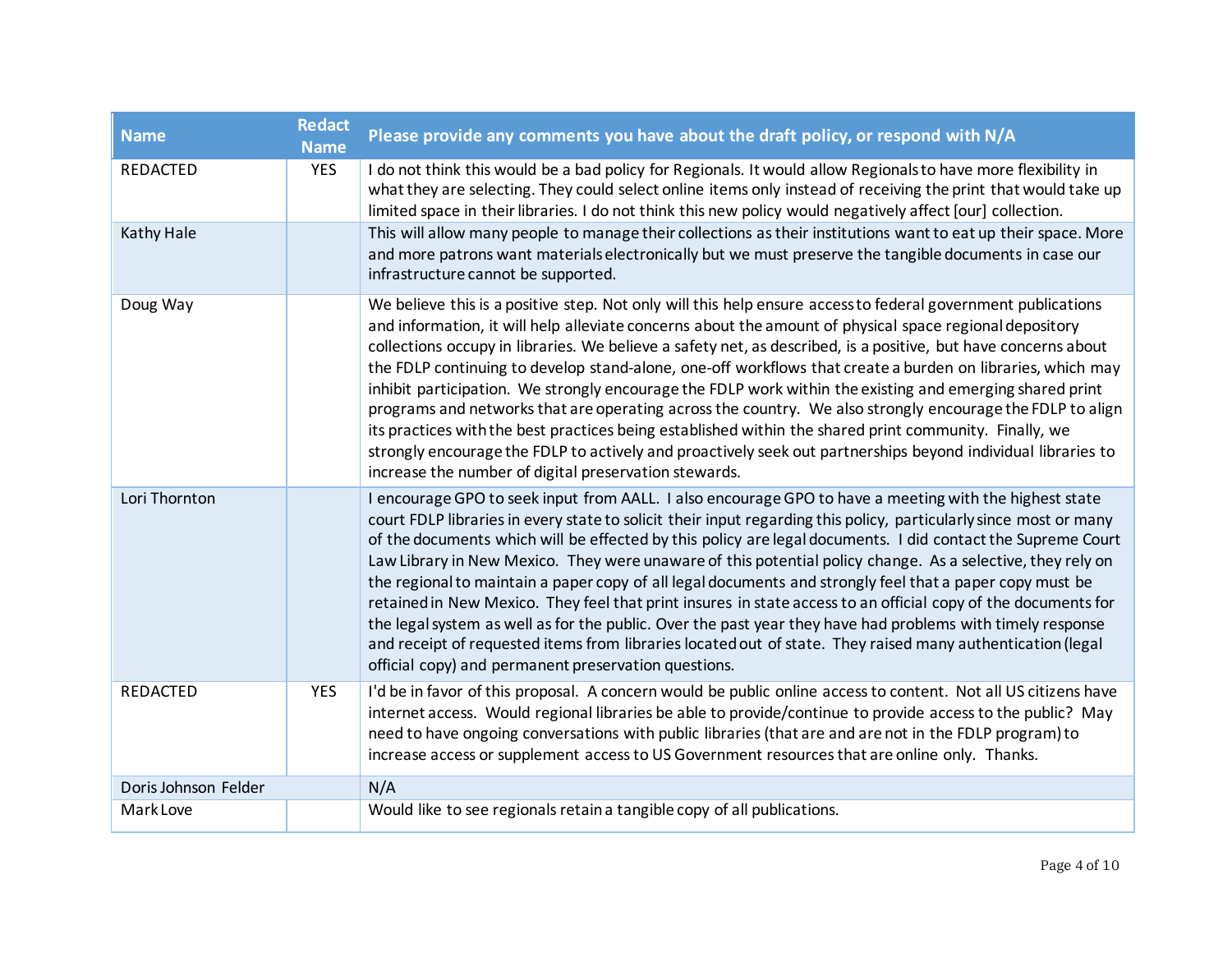| <b>Name</b>     | <b>Redact</b><br><b>Name</b> | Please provide any comments you have about the draft policy, or respond with N/A                                                                                                                                                                                                                                                                                                                                                                                                                                                                                                                                                                                                                                                                                                                                                                                                                                                                                                               |
|-----------------|------------------------------|------------------------------------------------------------------------------------------------------------------------------------------------------------------------------------------------------------------------------------------------------------------------------------------------------------------------------------------------------------------------------------------------------------------------------------------------------------------------------------------------------------------------------------------------------------------------------------------------------------------------------------------------------------------------------------------------------------------------------------------------------------------------------------------------------------------------------------------------------------------------------------------------------------------------------------------------------------------------------------------------|
| <b>REDACTED</b> | <b>YES</b>                   | Much more streamlined and less cumbersome                                                                                                                                                                                                                                                                                                                                                                                                                                                                                                                                                                                                                                                                                                                                                                                                                                                                                                                                                      |
| Susanne Caro    |                              | The main purpose of the FDLP is to provide access. As long as we can do this with a digital format we can<br>meet our users needs. Digital access also reduces strain on the collections physical space. Space concerns<br>are often a reason for administrators to question if they should drop FDLP status. Changing the requirement<br>may help Regionals stay in the program. It is also worth noting that the number of companies producing<br>microfilm (the other space saving option) is also an issue. By allowing regionals to collect only digital copies<br>this will reduce reliance on a medium that is less popular and may be obsolete in the future. I think this is a<br>good idea and takes into consideration the limited physical space, and that our users often prefer the digital<br>version. One aspect to consider is the items where the physical version is considered official for legal<br>reasons, but I think reminding libraries about this would be helpful. |
| <b>REDACTED</b> | <b>YES</b>                   | N/A                                                                                                                                                                                                                                                                                                                                                                                                                                                                                                                                                                                                                                                                                                                                                                                                                                                                                                                                                                                            |
| REDACTED        | <b>YES</b>                   | In general, I really like the draft policy. I think that it is incredibly important that we look for new ways to<br>provide flexibility to regional libraries (and all FDLP participants), while also acknowledging that the way<br>people access information has changed. That said, I do have some concerns about relying on GPO<br>collections. We've seen that individuals, companies, and governments can easily restrict or remove access to<br>information when it becomes inconvenient. How can we ensure that access will be preserved into the<br>future?                                                                                                                                                                                                                                                                                                                                                                                                                            |
| <b>REDACTED</b> | <b>YES</b>                   | I like the policy overall. I would like to see some additional details disclosed though before it is<br>implemented. I'm unclear about the Print Selectors' retention of materials for a "specified period of time."<br>What happens when that specified period ends? I understand the Print Selector can then discard the<br>material, but what if no one else has it at that point?<br>I also am sympathetic to concerns about an online version not being adequate for legal purposes, so this<br>presents some concern on behalf of others in the FDLP community. (My library very rarely (if ever) needs to<br>provide tangible copies of documents for legal purposes.)                                                                                                                                                                                                                                                                                                                  |
| James Jacobs    |                              | Thank you for requesting comments from the Federal Depository Library community for this proposed major<br>policy change for regional library collection management.<br>Suggested edit of draft policy:                                                                                                                                                                                                                                                                                                                                                                                                                                                                                                                                                                                                                                                                                                                                                                                        |
|                 |                              | "Regional depository libraries may select "online" as a format IF AND ONLY IF regionals participate in a                                                                                                                                                                                                                                                                                                                                                                                                                                                                                                                                                                                                                                                                                                                                                                                                                                                                                       |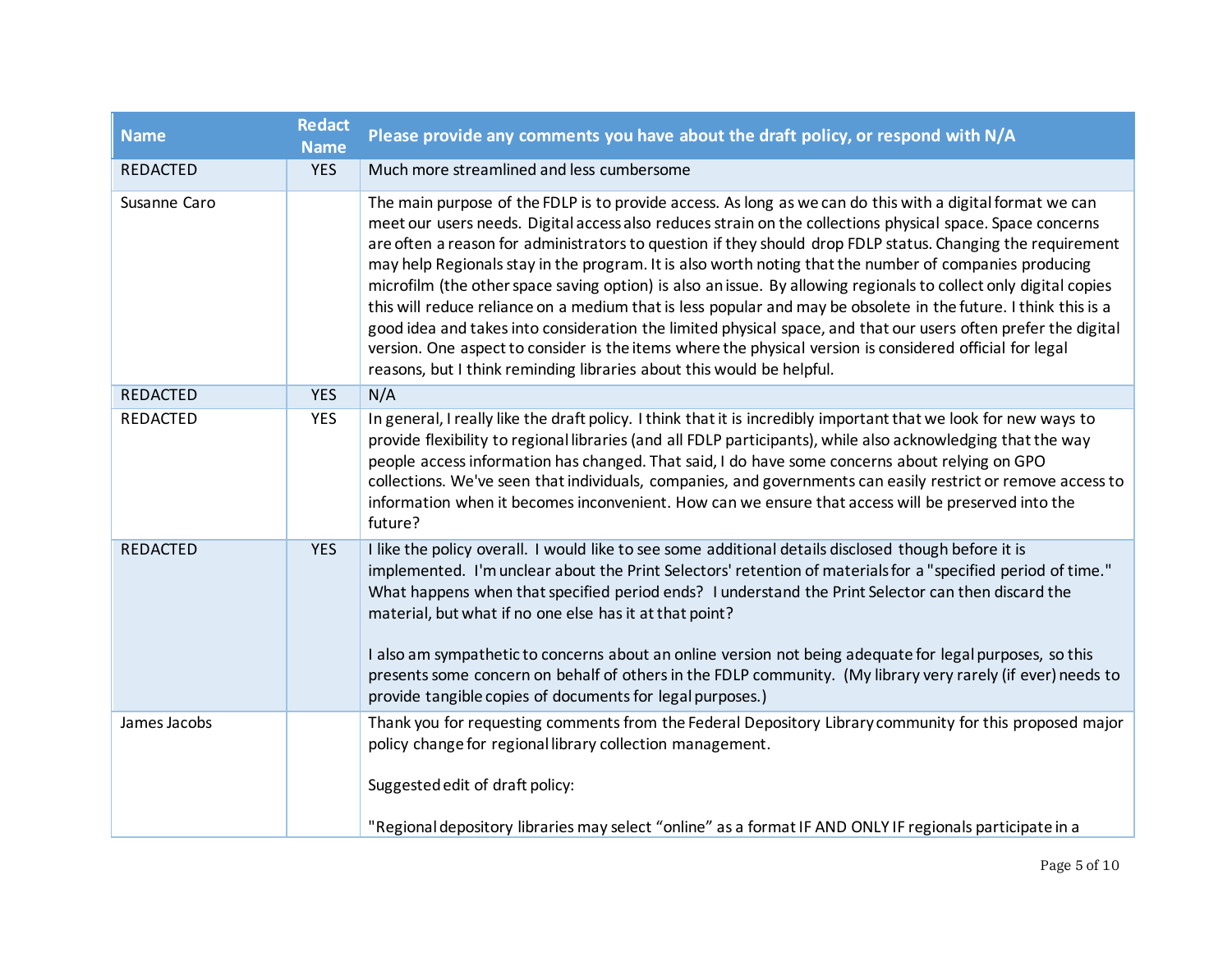| <b>Name</b> | <b>Redact</b><br><b>Name</b> | Please provide any comments you have about the draft policy, or respond with N/A                                                                                                                                                                                                                                                                                                                                                                                                                                                                                                                                                                                                                                            |
|-------------|------------------------------|-----------------------------------------------------------------------------------------------------------------------------------------------------------------------------------------------------------------------------------------------------------------------------------------------------------------------------------------------------------------------------------------------------------------------------------------------------------------------------------------------------------------------------------------------------------------------------------------------------------------------------------------------------------------------------------------------------------------------------|
|             |                              | "digital deposit" program and agree to receive, host, and provide access to digital FDLP publications."                                                                                                                                                                                                                                                                                                                                                                                                                                                                                                                                                                                                                     |
|             |                              | We at FGI have 2 concerns regarding this proposed policy change.                                                                                                                                                                                                                                                                                                                                                                                                                                                                                                                                                                                                                                                            |
|             |                              | The first concern has to do with the current practice described in the background section of the proposed<br>SOD:                                                                                                                                                                                                                                                                                                                                                                                                                                                                                                                                                                                                           |
|             |                              | they [regionals] no longer are receiving all new and revised tangible versions for all titles through the<br>FDLP. Nor are regional depository libraries necessarily retaining a printed or microfacsimile version of what<br>they receive."                                                                                                                                                                                                                                                                                                                                                                                                                                                                                |
|             |                              | According to 44 U.S. Code §1912, Regional libraries are required to receive and "retain at least one copy of<br>all Government publications either in printed or microfacsimile form. How many regional libraries are no<br>longer following the requirements of the statute? What is GPO doing to assure that the letter and spirit of<br>Title 44 are being followed by regional libraries? Rather than codifying this bad behavior, GPO should be<br>doing more to help regionals fulfill the requirements of the statute and assure the long-term viability of the<br>FDLP for all of the libraries and the wider public that rely on regionals. Any proposed SOD should seek to<br>correct this unfortunate situation. |
|             |                              | Our second concern has to do with the proposed policy change itself.                                                                                                                                                                                                                                                                                                                                                                                                                                                                                                                                                                                                                                                        |
|             |                              | "Regional depository libraries may select "online" as a format, without having to make a corresponding<br>tangible selection, for titles or series accessible through GPO's system of online access, a trusted digital<br>repository, or from official digital preservation steward partners."                                                                                                                                                                                                                                                                                                                                                                                                                              |
|             |                              | One of the primary functions of regional libraries is to participate in the long-term preservation of US<br>government publications. Indeed, retention (ie., preservation) is written into 44 U.S. Code §1912 itself.<br>Selective libraries across the country rely heavily on this regional requirement to manage their FDLP<br>collections.                                                                                                                                                                                                                                                                                                                                                                              |
|             |                              | The existing law is clear: "In addition to fulfilling the requirements for depository libraries" regional<br>depositories must "retain at least one copy of all Government publications either in printed or<br>microfacsimile form (except those authorized to be discarded by the Superintendent of Documents)." The                                                                                                                                                                                                                                                                                                                                                                                                      |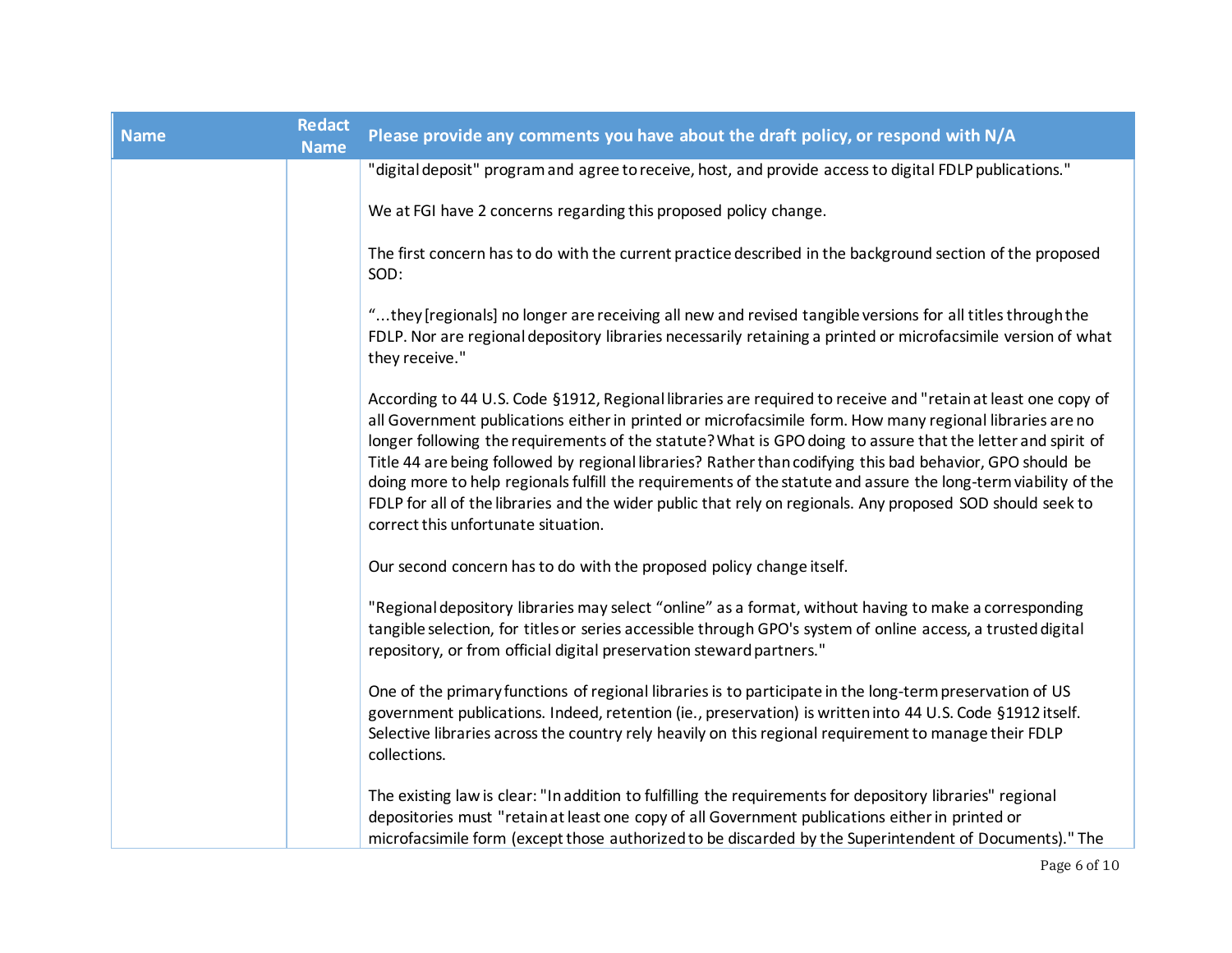| <b>Name</b> | <b>Redact</b><br><b>Name</b> | Please provide any comments you have about the draft policy, or respond with N/A                                                                                                                                                                                                                                                                                                                                                                                                                                                                                                                                                                                                                                                                                                                                                                     |
|-------------|------------------------------|------------------------------------------------------------------------------------------------------------------------------------------------------------------------------------------------------------------------------------------------------------------------------------------------------------------------------------------------------------------------------------------------------------------------------------------------------------------------------------------------------------------------------------------------------------------------------------------------------------------------------------------------------------------------------------------------------------------------------------------------------------------------------------------------------------------------------------------------------|
|             |                              | only other mention in the law of the Superintendent being able to authorize discarding is for "superseded<br>publications or those issued later in bound form which may be discarded as authorized by the<br>Superintendent of Documents" (§ 1911).                                                                                                                                                                                                                                                                                                                                                                                                                                                                                                                                                                                                  |
|             |                              | As the House Report on the bill stated, "Complete document collections would thus be accessible to all the<br>regular depositories within the State, enabling them to be more selective in the items they would request"<br>(S. Rep. 1587, 87th Cong., 2d Sess. 1962). The legislative history is clear that the establishment of Regional<br>Depositories was designed both to allow selectives to discard publications after five years and to ensure that<br>all publications would be available from a Regional.                                                                                                                                                                                                                                                                                                                                 |
|             |                              | The law has not changed and this policy would contradict both the letter and intent of the law.                                                                                                                                                                                                                                                                                                                                                                                                                                                                                                                                                                                                                                                                                                                                                      |
|             |                              | Although GPO continues to promulgate policies that wrongly equate "online access" with "deposit," no<br>change in the law allows this. We welcome online access and the efforts GPO is making to ensure<br>preservation of digital government information, but, as GPO's draft policy says, the policy is rooted in the<br>past, in choices made twenty-five years ago. It would be wiser and more sustainable to base new decisions<br>in the current and developing capabilities of FDLP libraries rather than on the past. We suggest that there is<br>a better path that conforms to the existing law, enhances preservation, and improves access and use of<br>digital government information. Our suggested edit looks to a future of GPO and FDLP libraries collaborating<br>together to preserve and give access to the National Collection. |
|             |                              | We suggest that, until Title 44 is changed, GPO should choose a simple and effective alternative that will<br>accomplish more than GPO's proposal.                                                                                                                                                                                                                                                                                                                                                                                                                                                                                                                                                                                                                                                                                                   |
|             |                              | We recommend a policy of allowing a regional depository to choose digital copies of government<br>publications (instead of printed or microfacsimile) IF AND ONLY IF it agrees to actually receive, host, and<br>provide access to those digital files. The SOD could do this by, for example, making regional selection and<br>deposit format-agnostic or adding digital formats to the list of currently anachronistic "tangible" formats.                                                                                                                                                                                                                                                                                                                                                                                                         |
|             |                              | Our suggestion begins by respecting the existing law, which mandates that multiple copies of government<br>publications be held for both preservation and access by libraries outside the government. For "access" our<br>suggestion will allow libraries to provide digital services for specific designated communities. For<br>preservation, it ensures against intentional or unintentional loss of access, corruption of content, or outright                                                                                                                                                                                                                                                                                                                                                                                                   |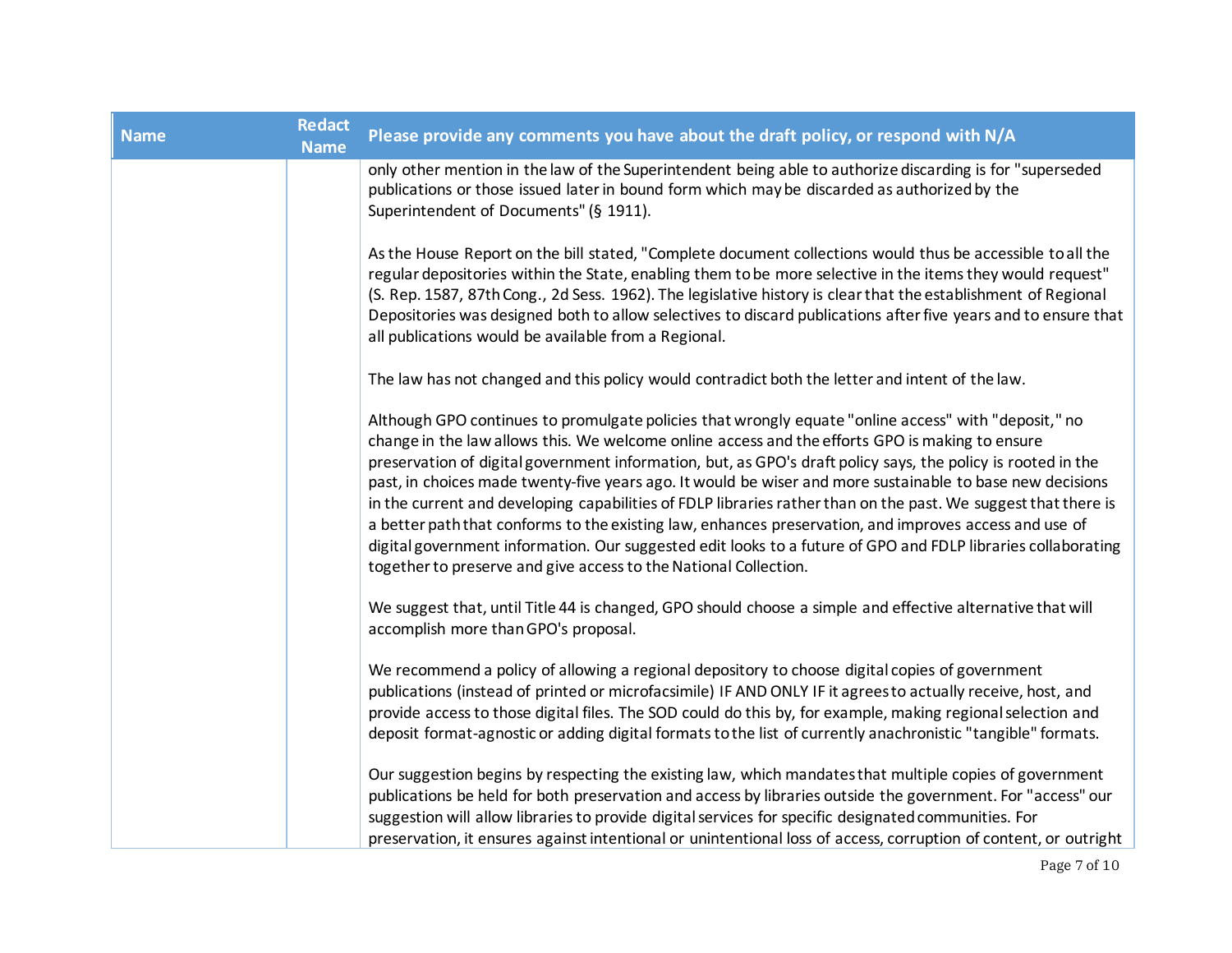| <b>Name</b>     | Redact<br><b>Name</b> | Please provide any comments you have about the draft policy, or respond with N/A                                                                                                                                                                                                                                                                                                                                                                                                                                                                                                                                                                                                                                                                                                                                                                                                                                                                                                                                                                                                                                                                                                                                                             |
|-----------------|-----------------------|----------------------------------------------------------------------------------------------------------------------------------------------------------------------------------------------------------------------------------------------------------------------------------------------------------------------------------------------------------------------------------------------------------------------------------------------------------------------------------------------------------------------------------------------------------------------------------------------------------------------------------------------------------------------------------------------------------------------------------------------------------------------------------------------------------------------------------------------------------------------------------------------------------------------------------------------------------------------------------------------------------------------------------------------------------------------------------------------------------------------------------------------------------------------------------------------------------------------------------------------|
|                 |                       | loss of information in the government's care.                                                                                                                                                                                                                                                                                                                                                                                                                                                                                                                                                                                                                                                                                                                                                                                                                                                                                                                                                                                                                                                                                                                                                                                                |
|                 |                       | Our suggestion is also compatible with the work of the The Digital Deposit Working Group of the Depository<br>Library Council (on which James is participating), which is currently working on recommendations for digital<br>deposit based on FDLP community feedback which would directly contradict GPO's proposed regional policy.<br>Our proposal looks to a future of digital deposit. Indeed, ten regional libraries are already receiving and<br>preserving all content published in govinfo.gov through the LOCKSS-USDOCS program. Our proposal provides<br>GPO the opportunity to create a policy that will lay a solid foundation for the digital FDLP, increase<br>participation by FDLP libraries, and enhance services for the National Collection.                                                                                                                                                                                                                                                                                                                                                                                                                                                                            |
|                 |                       | It has long been established that the preservation of born-digital government information is a challenging<br>endeavor. It also should be clear that a one-size-fits-all model of "access" without digital services is<br>inadequate in the digital age. GPO cannot and should not go it alone. GPO needs multiple partners to<br>participate in digital preservation and in the provision of digital services.                                                                                                                                                                                                                                                                                                                                                                                                                                                                                                                                                                                                                                                                                                                                                                                                                              |
|                 |                       | GPO's proposed SOD, rather than strengthening the long-term viability of the digital FDLP, erodes its very<br>foundation by literally erasing the critical, legislatively-required job for which regionals were created. Any<br>library or individual can do what the draft SOD suggests (point to govinfo.gov), but FDLP libraries could do so<br>much more. They can complement what GPO does by providing official, legislatively-mandated, redundant<br>preservation, and by providing enhanced digital services targeted to specific OAIS designated communities.                                                                                                                                                                                                                                                                                                                                                                                                                                                                                                                                                                                                                                                                       |
| <b>REDACTED</b> | <b>YES</b>            | I think we would all agree that access via a print selector is not a substitute for reliable digital access, and the<br>new print selector category seems to be created as a deliberately lightweight program in comparison with<br>the preservation steward program, which makes it probable that many publication series will soon have<br>volunteers. So, with GPO's broad statement about eligibility for electronic substitution in this policy to<br>include any TDR, I am concerned about relying on electronic substitution without a clear way to ensure that<br>the government publications that are substituted, are reliable, accessible, and hosted by a trusted<br>institution. Simply stating that a host must be a TDR is not sufficient; the QA/QC needed to ensure that<br>substituted content has the appropriate metadata and is complete, may go beyond what a TDR has<br>committed to do. govinfo meets these standards but other repositories that are TDRs or may be certified in<br>the near future, may not. I would like to see a clear path forward for persistent electronic access to digitized<br>and born-digital government documents that ensures that content is reliable and access is assured, and then |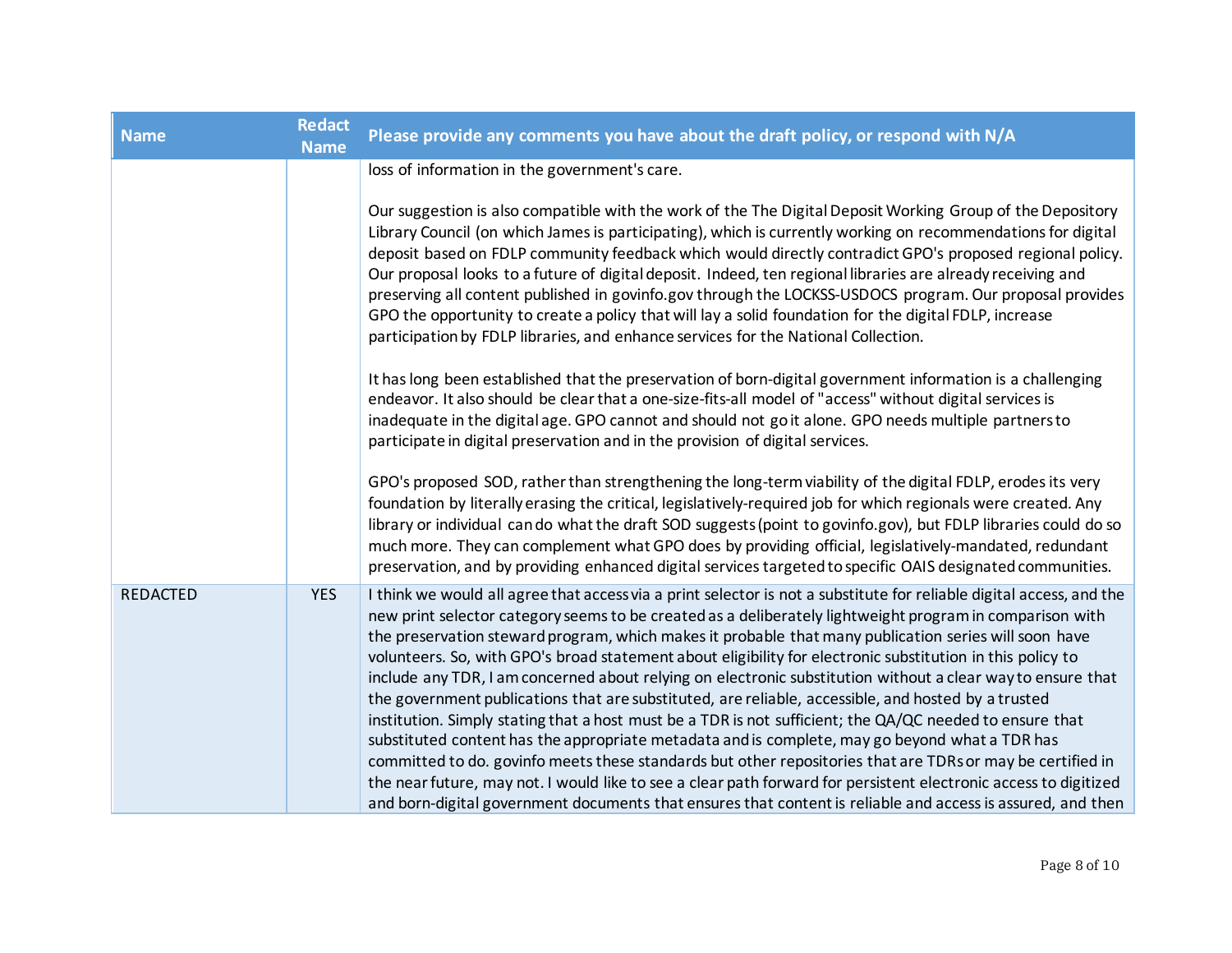| <b>Name</b>           | <b>Redact</b><br><b>Name</b> | Please provide any comments you have about the draft policy, or respond with N/A                                                                                                                                                                                                                                                                                                                                                                                                                                                                                            |
|-----------------------|------------------------------|-----------------------------------------------------------------------------------------------------------------------------------------------------------------------------------------------------------------------------------------------------------------------------------------------------------------------------------------------------------------------------------------------------------------------------------------------------------------------------------------------------------------------------------------------------------------------------|
|                       |                              | use that as a springboard to allow regionals to have more flexibility in their tangible selections and tangible<br>retention.                                                                                                                                                                                                                                                                                                                                                                                                                                               |
| <b>REDACTED</b>       | <b>YES</b>                   | As a regional depository librarian at a library with space limitations, I welcome the increased flexibility this<br>proposed policy provides. I do, however, have a major concern.<br>In a parallel policy, "Superintendent of Documents Public Policy Statement 2016-3, Government Publications<br>Authorized for Discard by Regional Depository Libraries," part 2 c) states that each print title that regionals                                                                                                                                                         |
|                       |                              | are allowed to discard "[must exist] in tangible format with at least four tangible copies distributed<br>geographically within the FDLP."                                                                                                                                                                                                                                                                                                                                                                                                                                  |
|                       |                              | I do not see language about each title eligible for online selection by regionals being held by a minimum of<br>four geographically dispersed Print Selectors in the draft "Regional Depository Libraries Online Selections"<br>policy document. I would like to see this language included in the "Regional Depository Libraries Online<br>Selections" policy document.                                                                                                                                                                                                    |
|                       |                              | One of the many things I've learned in the last four years is that we can't assume everyone shares a common<br>understanding of/commitment to a government norm. Having a norm written down doesn't guarantee the<br>common commitment or understanding, but it can help a lot with these things.                                                                                                                                                                                                                                                                           |
|                       |                              | The genius of the depository program is that there isn't one single copy that the issuing government controls<br>and can alter after the fact. Having four geographically dispersed locations where these print copies are<br>kept retains that aspect of the depository program. The government and the Government Publications<br>Office still sees certain titles as worthy of being printed, and distributed in print format. If it's important<br>enough to print, it seems it would be important enough to keep four of those print copies throughout the<br>country. |
| feedback from         |                              | Regional Depository Libraries Online Selections Policy: Comments from Regionals                                                                                                                                                                                                                                                                                                                                                                                                                                                                                             |
| Regionals/REGIL group |                              | The biggest issue the Regionals have with the policy is its vagueness. We believe that it was made<br>intentionally vague to allow for future revision and because different items will have different parameters<br>for years kept and so on. However, Regionals feel the policy should be more specific.                                                                                                                                                                                                                                                                  |
|                       |                              | Issues that need to be clearly and officially addressed by GPO or stated within the policy are:                                                                                                                                                                                                                                                                                                                                                                                                                                                                             |